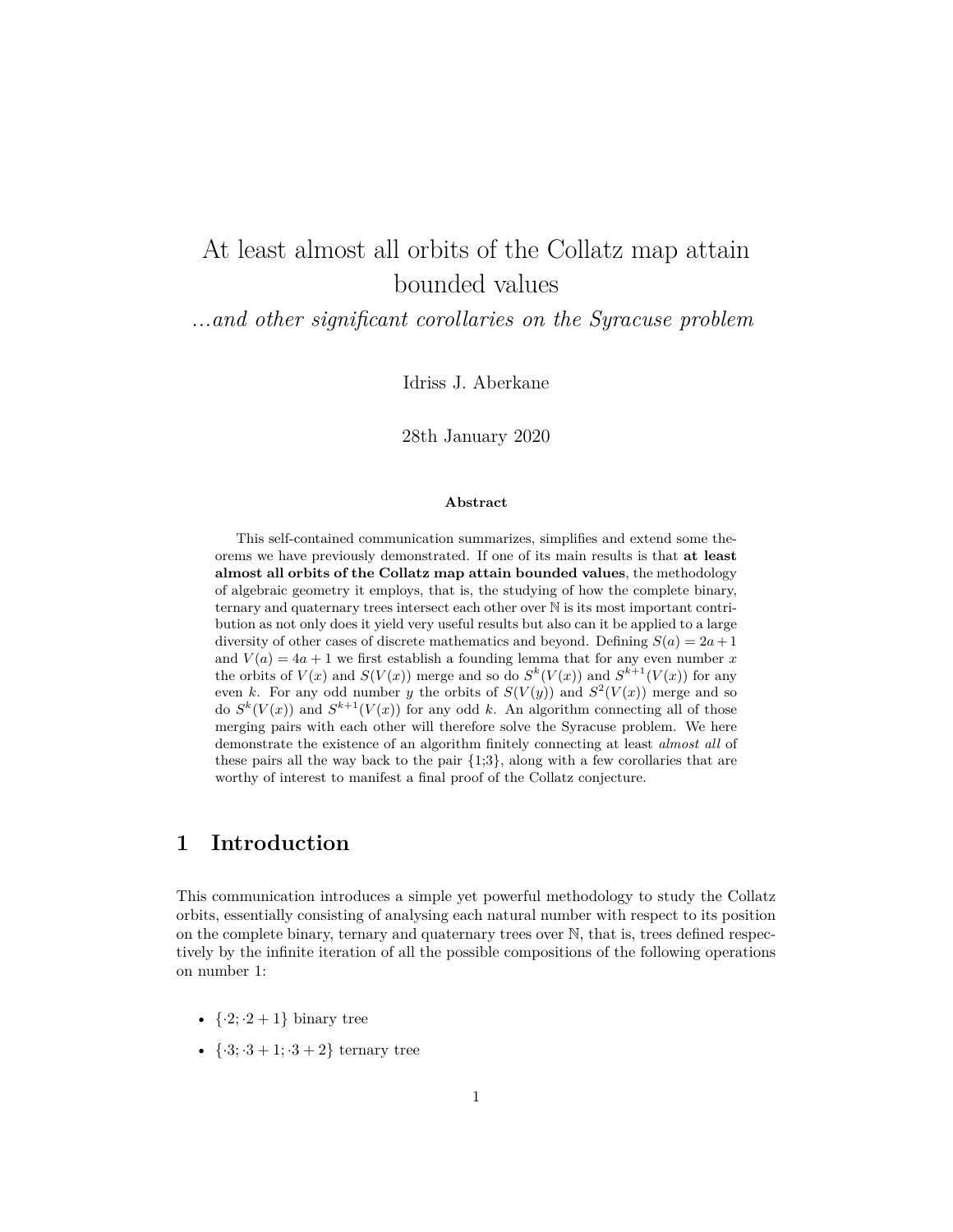•  $\{ \cdot 4; \cdot 4 + 1; \cdot 4 + 2; \cdot 4 + 3 \}$  quaternary tree

...the binary tree thus generating an infinity of branches that has the cardinality of  $\mathbb R$  (and the quaternary one, the cardinality of  $\mathcal{P}(\mathbb{R})$ <sup>1</sup>. For any number, defining its neighbourhood in terms of which branch (and of which length) it belongs to on each of these trees provides a framework to demonstrate very fruitful results that could actually be applied beyond the Syracuse problem, and more importantly, beyond discrete mathematics, for example in the study of the Julia sets of holomorphic functions.

## **2 Definitions**

**Note 2.1.** *For all intent and purpose we will define Syr(x) as "the next odd number in the forward Collatz orbit of x".*

*Whenever two numbers a and b have a common number in their orbit, we will also note*  $a \equiv b$ *, a relation that is self-evidently transitive:* 

*∀{a*; *b*; *c}*

 $a \equiv b \land b \equiv c \rightarrow a \equiv c$ 

**Definition 2.1.** *Action S The Action S ("Successor") on any natural number a is defined as* $S(a) = 2a + 1$ 

**Definition 2.2.** *Action V The Action V ("Vertical") on any natural number a is defined as* $V(a) = 4a + 1$ 

**Definition 2.3.** *Action G The Action G ("Glacial") on any natural number a is defined as*  $G(a) = 2a - 1$ 



<sup>&</sup>lt;sup>1</sup>Interestingly enough, it is because of considerations regarding the cardinality of the set of all branches of the complete ternary tree over N that the founding observations leading to this communication were made, initially over considerations regarding Feferman (2011)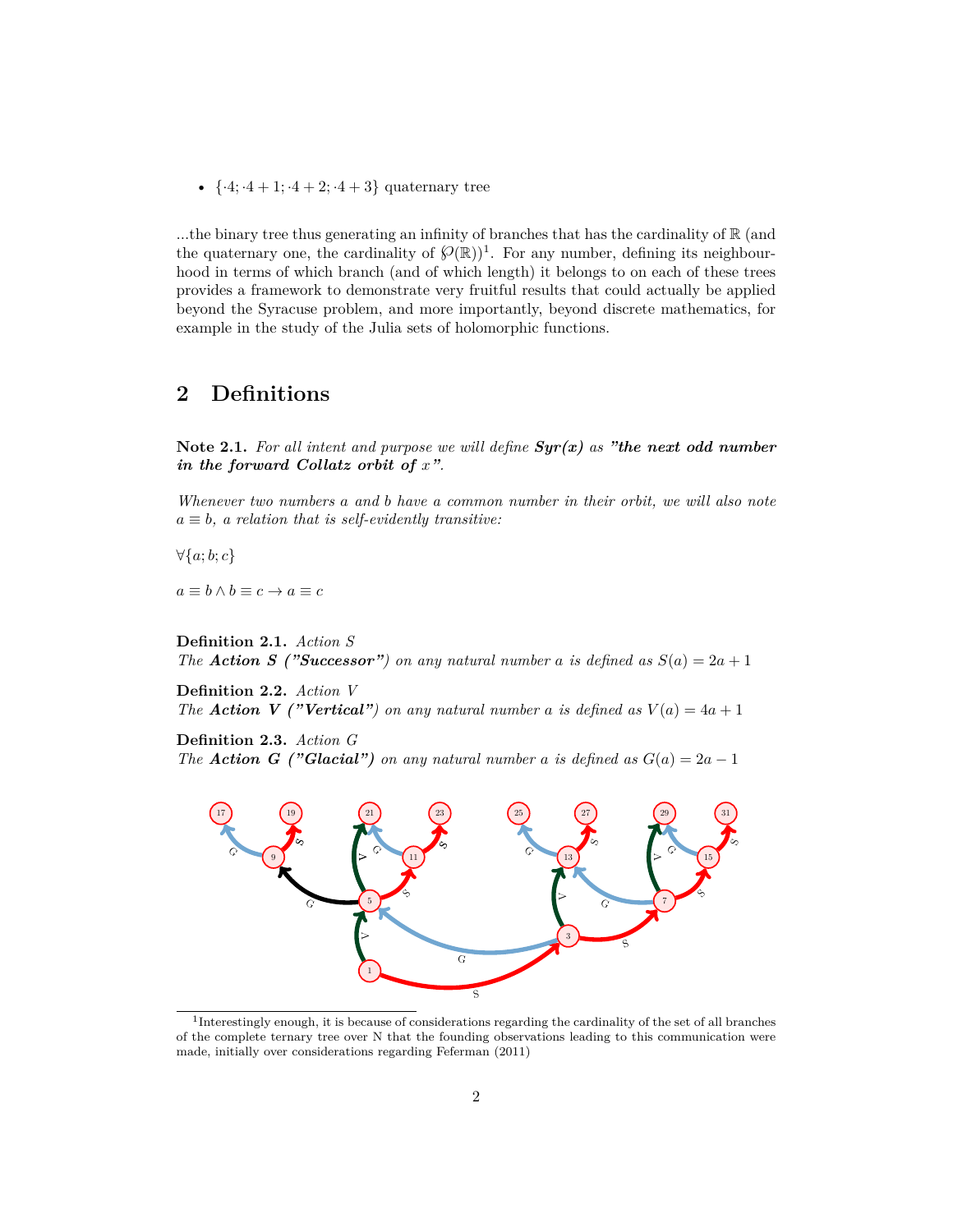**Figure 1**. Representation of operations V, G and S on all odd numbers from 1 to 31. The set  $2N + 1$  is thus endowed with three unary operations without a general inverse and that are non commutative with  $G \circ S = V$ . Whenever we will mention the inverse of these operations, it will be assuming they exist on N.

### **Definition 2.4.** *Rank*

*The rank of an odd number is the number of consecutive end digits* 1 *in its base* 2 *representation, or equivalently, the number of times the action S has been applied to generate it (S is then defined on*  $\mathbb{N}$ ), and any number *o of rank* 1 *can be written*  $S(e)$ *where e is even.*

**Definition 2.5.** *Odd branch An* **odd branch** is the infinite set of numbers  $\{a; S(a); S^2(a) \ldots\}$  where a is of rank 1.

### **Definition 2.6.** *Glacis*

*The* **glacis** of bottom **b** is the infinite set of numbers  $\{G(V(b)); G^2(V(b))\ldots\}$  where **b** is *any odd number.*

**Definition 2.7.** *Root The root r of any odd branch is its only number of rank 1.*

## **Definition 2.8.** *Determinant*

*The determinant d of any odd branch of root r is*  $G^{-1}(r)$ *. Any number of rank* 1 *admits a determinant.*

#### **Definition 2.9.** *Vertical, Verticality*

*A number a of rank* 1 *always admits a V −*1 (*a*) *which is called its Vertical. To avoid any confusion, when ambiguous, we will call*  $V(a)$  *the*  $V^+$  *of a. If the vertical of a is odd, we will call it Vertical odd, otherwise, it is Vertical even.*

*The Verticality* of a number a of rank 1 is the vector  $\begin{bmatrix} n \\ n \end{bmatrix}$ *b* ] *where b is either an even number or a number of rank* 2 *or more, and*  $a = V^n(b)$  *We will say that a has a verticality of n and of bottom b.*

#### **Definition 2.10.** *Successal, Successality*

*A number a of rank* 2 *or more will be called Successal, and its successality is equal to its rank.*

### **Definition 2.11.** *Glaciality*

*In a glacis of bottom b, the glaciality of*  $S(b)$  *is set to*  $-1$ *, that of*  $V(b)$  *is set to 0 and that of*  $G<sup>n</sup>(V(b))$  *is set to n. To aggregate the information of the bottom b of its glacis to any glacial number (that is, a number that can be written as*  $G(x)$  where *x is odd), its glaciality will be the vector*  $\begin{bmatrix} n \\ n \end{bmatrix}$ *b* ]

## **3 Essential lemmas**

**Lemma 3.1.** *If*  $a = V(b)$  *and b is odd, then*  $Syr(a) = (Syr(b))$  *and we will note*  $a \equiv b$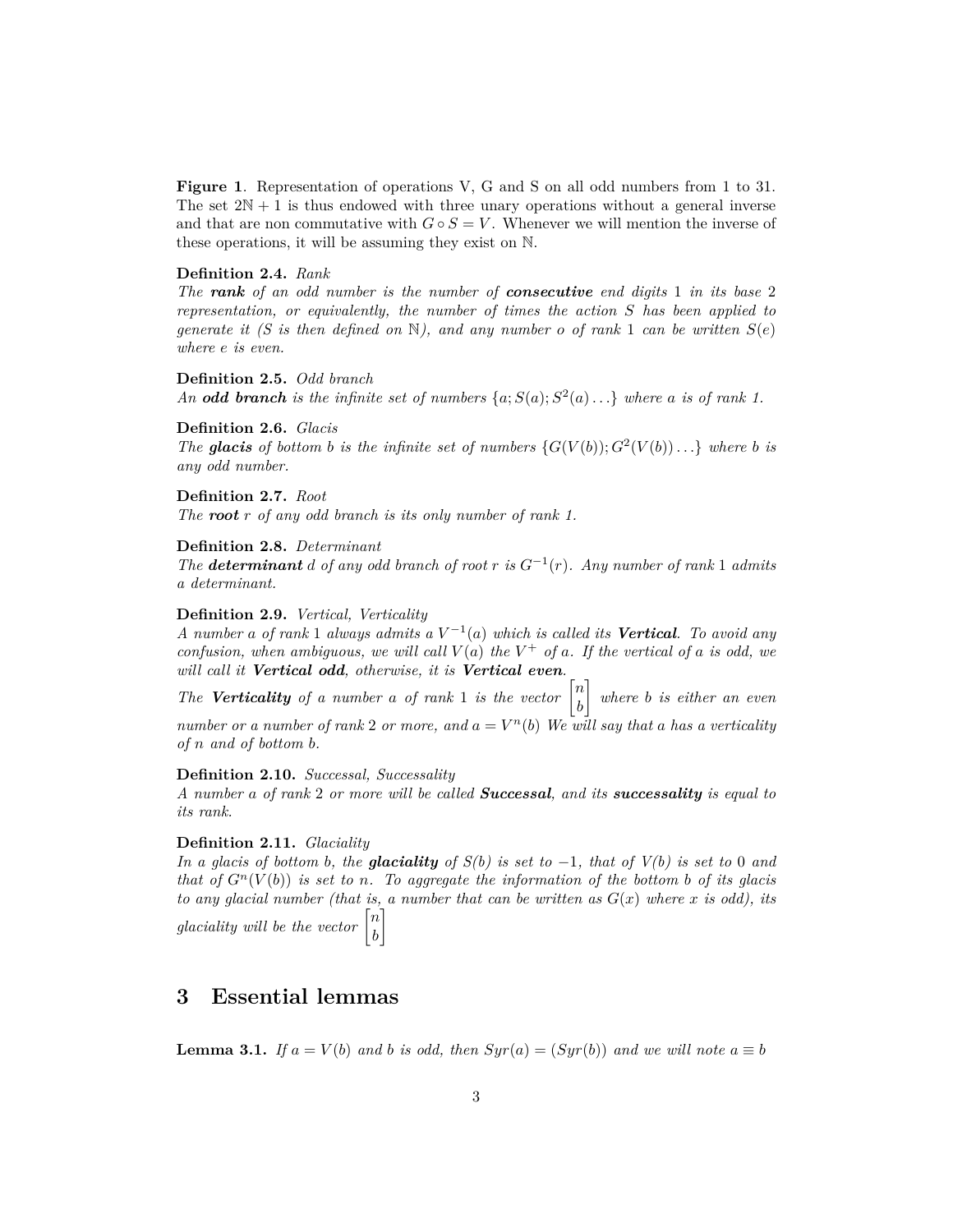*Proof.* If *a* is written  $4b + 1$  then  $3a + 1 = 12b + 4 = 4(3b + 1)$  therefore  $a \equiv b$ 

This lemma is quite trivial and therefore in no way original, but it is an essential building block nonetheless.

**Lemma 3.2.** Let a be a number of rank 1 and of determinant *d*, then  $Syr(S(a)) = G(3 \cdot d)$ *Let a be a number of rank n in an odd branch of determinant d, then*  $Syr^{n-1}(a)$  = *G*(3*n−*<sup>1</sup> *· d*)

*Proof.* If *a* is of determinant *d* then  $a = 2d - 1$ , and of course *d* is odd.

$$
S(a) = 4d - 1
$$

 $\frac{3S(a)+1}{2} = \frac{12d-2}{2} = 6d-1 = G(3 \cdot d)$  $Syr(S(a)) = G(3 \cdot d)$ 

Now let's generalize to the *n*

Note that if  $Syr(S(a))$  can be written  $G(3 \cdot d)$  it is also of rank 1, whereas S(a) was of rank 2, therefore, the action of Syracuse has made it lose one rank.

All we thus have to prove now is that  $Syr(S^2(a)) = S(Syr(S(a)))$  under those conditions

$$
\frac{3\cdot (S^2(a))+1}{2} = 6a + 5
$$

 $S(Syr(S(a))) = S(3a + 2) = 6a + 5 = Syr(S<sup>2</sup>(a))$  $\Box$ 

**Corollary 3.3.** *If a is of rank*  $n > 1$ *, Syr(a) is of rank*  $n-1$ *, and Syr(S(a)) = S(Syr(a))* 

**Note 3.4.** *The Syracuse action over an odd number is equivalent to adding* 1 *to it, then the half of the result, then −*1*. How many times one can add an half to the number* +1 *directly depends on the length of the immediate even branch of the binary tree that is to its right.*

Let us take Mersenne numbers for example, that are defined as  $2<sup>n</sup> - 1$ . One can Syracuse *them consecutively a number of time that is proportionate to their rank-1, indeed,* 31*,* which is written 11111 is of rank 5, because  $32 = 2^5$  so if you repeat the action "add to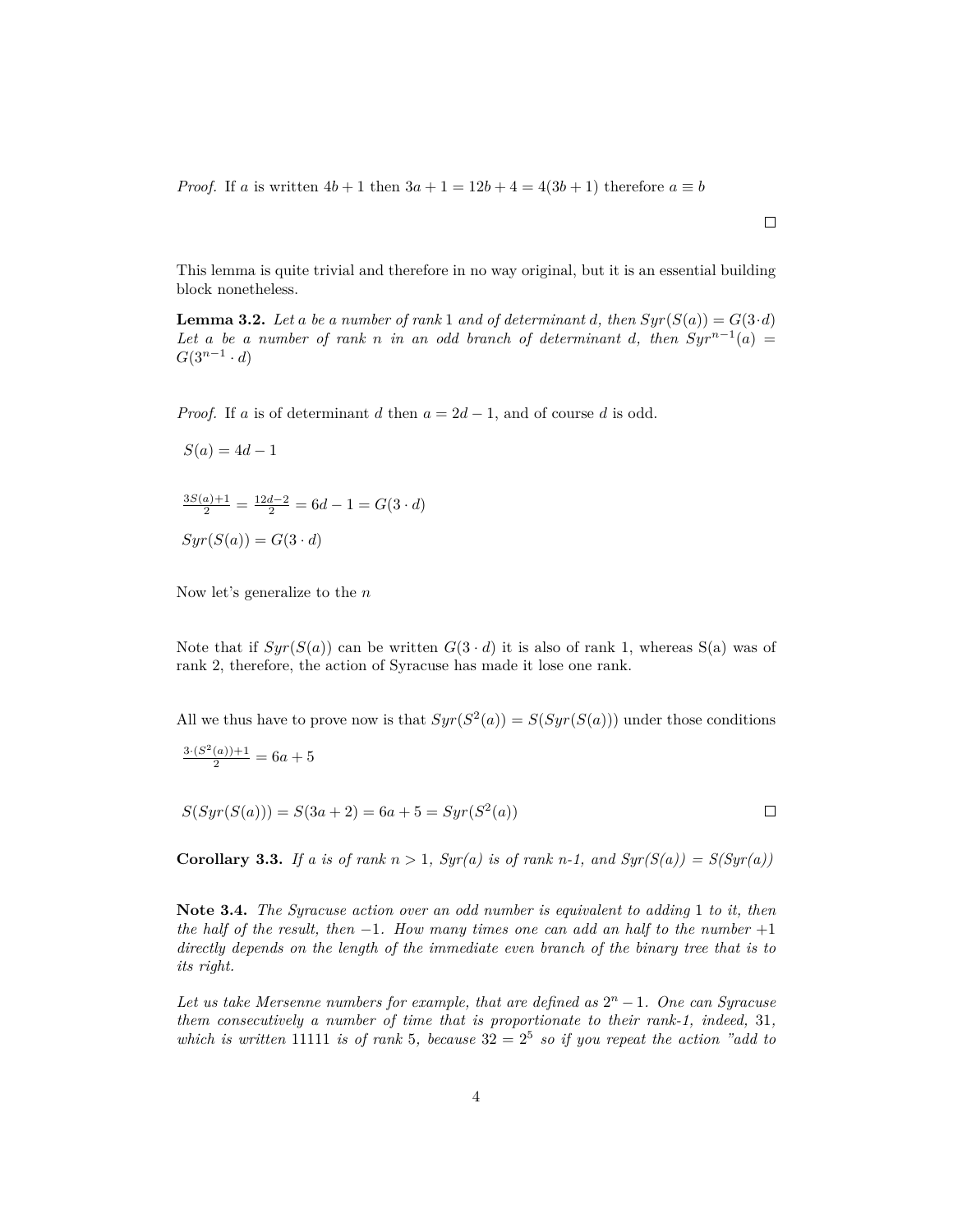*the number the half of itself" which is equivalent to a multiplication by*  $\frac{3}{2}$  *this will yield an even result exactly four consecutive times.*

*Thus, any ascending orbit in Syracuse concerns only numbers a of rank* 2 *or more, and is defined by*

 $(a+1) \cdot (\frac{3}{2})^{rank-1} - 1$ 

*because the rank is strictly equivalent to the length of the next even branch of the binary tree on the right of the number, defining how many consecutive times the action*  $\cdot \frac{3}{2}$  will *yield an even number.*

**Lemma 3.5.** *Let a be an odd number of rank* 1 *that is vertical even, then* 3*a is successal, and* 9*a is vertical even.*

*Let a be an odd number of rank* 1 *that is vertical odd, then* 3*a is successal, and* 9*a is vertical odd.*

*Proof.* If *a* is vertical even it can be written  $8k + 1 \forall k$ 

 $3a = 24k + 3$  and this number admits an  $S^{-1}$  that is

 $12k + 1$ , which is an odd number, therefore 3*a* is Successal

 $9a = 72k + 9$  and this number admits a  $V^{-1}$  that is

 $18k + 2$ , an even number indeed.

Now if *a* is vertical odd, it can be written  $8k + 5 \forall k$ 

 $3a = 24k + 15$  and  $9a = 72k + 45$ ,  $3a$  admits an  $S^{-1}$  and  $9a$  admits a  $V^{-1}$ , respectively

 $12k + 7$  and  $18k + 11$  and they are both odd.

 $\Box$ 

**Theorem 3.6.** *(regular quaternary equivalence)*

*Let a be a number that is vertical even, then*  $(a) \equiv S(a)$  *and*  $S^k(a) \equiv S^{k+1}(a)$  *for any even k. Let a be a number that is vertical odd, then*  $S(a) \equiv S^2(a)$  *and*  $S^k(a) \equiv S^{k+1}(a)$ *for any odd k.*

*We will call these relations merging alternate pairs of odd branches "regular quaternary equivalences" or qe.*

*Proof.* If *a* is vertical even then it can be written as  $G(d)$  where *d* is necessarily vertical (odd or even)

so by lemma 3.5 we have that 3*d* is successal and by lemma 3.2 we have  $Syr(S(a)) = G(3d)$ so it is necessarily vertical odd (since 3*d* is successal) so  $Syr(a) = V^{-1}(Syr(S(a))$  and therefore  $a \equiv S(a)$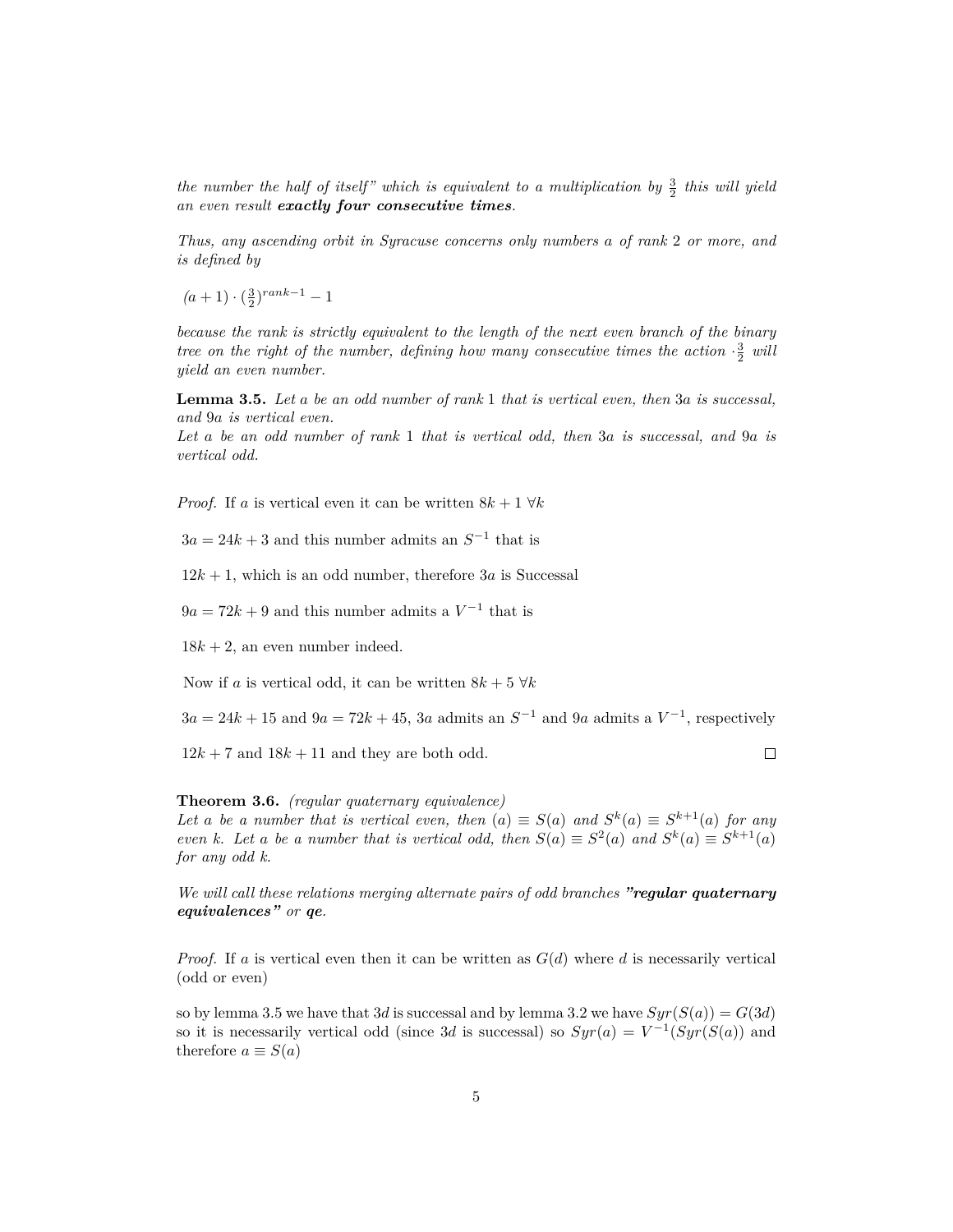This behavior we can now generalize to the *n*, because if *a* is vertical even and of determinant *d*, then the lemmas we used also provide that  $Syr^n(S^n(a)) = G(3^n \cdot d)$  and therefore  $Syr^n(S^n(a))$  will be vertical even for any even *n* because  $3^n \cdot d$  will be vertical something (even or odd, depending on what the determinant was) for any even *n*.

Now if *a* is vertical odd it can be written *G*(*d*) and *d* is necessarily successal because  $G \circ S = V$ .

Thus 3*d* is vertical (even or odd) and therefore  $Syr(S(a)) = G(3d)$  is vertical even.  $\Box$ 

This **qe theorem** is a more elaborate, and now very useful building block of our demonstration, because it allows to place a relation of equivalence between every other pair of any odd branch of the binary tree, up to infinity. It is also based on the characteristics of increasing phases of the Syracuse orbits: any number of rank *n* is finitely turned into a number that has a vertical, which is either odd or even.

We should now interest ourselves with the decreasing phases of the Syracuse orbits  $2$ , and they only concern the glacis.

### **Theorem 3.7.** *(glacial decreasing)*

Let a be a vertical even number with a glaciality of  $\begin{bmatrix} n \\ n \end{bmatrix}$ *b* ] *where n is even, then*  $a \equiv 3^{\frac{n}{2}}(b)$ Let *a* be a vertical even number with a glaciality of  $\begin{bmatrix} m \\ n \end{bmatrix}$ *b* ] *where m is odd, then*  $a \equiv$  $S(3^{\frac{m+1}{2}}(b))$ 

*Proof.* if a is of glaciality  $\begin{bmatrix} n \\ n \end{bmatrix}$ *b* ]

then by definition  $a = 2^{n+2}b + 1$ .

Then  $3 \cdot a + 1 = 3(2^{n+2}b + 1) + 1 = 2^{n+2} \cdot (3b) + 4$ .

As this expression can be divided by no more than 4, we have

 $Syr(a) = 2<sup>n</sup>3b + 1$ , therefore the glaciality of  $Syr(a)$  is

$$
\begin{bmatrix} n-2 \\ 3b \end{bmatrix}
$$

Note that if  $n = 2$  then  $V^-(Syr(a)) = V^-(2^2 \cdot (3a) + 1) = 2^2 \cdot \frac{1}{4} \cdot (3b) = 3b$  which is of course an odd number. Therefore  $Syr(a)$  is vertical odd and  $V^-(Syr(a)) = 3b$  thus we have proven that  $a \equiv 3b$ .

<sup>&</sup>lt;sup>2</sup>remember that we are still only considering odd numbers when we write "decreasing phases", and still defining  $Syr(a)$  as "the next odd in the orbit of a"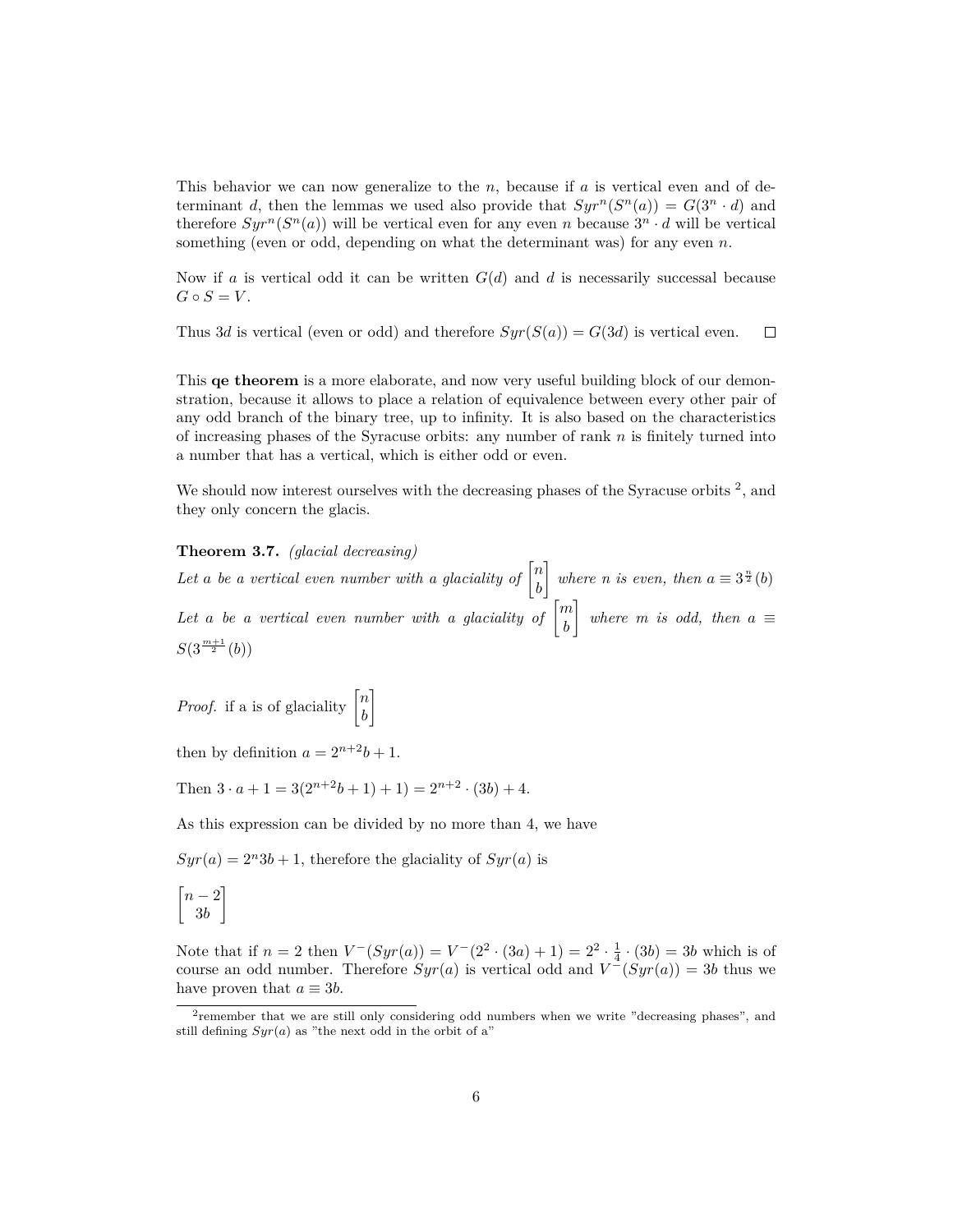If  $n = 1$  then  $a = 2^3 \cdot b + 1$  so  $3(a + 1) = 2^3 \cdot 3b + 4$  therefore  $Syr(a) = S(3b)$  and thus  $a \equiv S(3b)$ .

From this we can generalise the progression of glacis numbers. Let *b* be any odd number, thus defining a glacios bottom. All **"Variety S"** numbers of its glacis are written  $V(b \cdot \hat{\theta})$  $2^{2k-1}$  or  $S(b \cdot 2^{2k}) = 2^{2k+1} \cdot b + 1$  and all "Variety V" numbers of its glacis are written  $V(b \cdot 4^k)$  or equivalently  $S(b \cdot 2^{2k+1}) = 4^{k+1} \cdot b + 1$ . Any glacis number *g* of order 2*k* or  $2k - 1$  may be thus reduced to a glaciality of 0 or  $-1$  by the following transformation:  $(g-1)$  *·*  $\left(\frac{3}{4}\right)$  $\setminus^k$ + 1 therefore we do have indeed that,

• for Variety S numbers : 
$$
2^{2k+1} \cdot b \cdot \left(\frac{3}{4}\right)^k + 1 = 2b \cdot 3^k + 1 = S(b \cdot 3^k)
$$

• for Variety V numbers : 
$$
4 \cdot 4^k \cdot b \cdot \left(\frac{3}{4}\right)^k + 1 = 4b \cdot 3^k + 1 = V(b \cdot 3^k)
$$

As the obtaining of these equalities will fit any odd number *b*, we have that any glacis number of glaciality 2k will be finitely mapped to  $4b \cdot 3^k + 1 = V(b \cdot 3^k)$  and that any glacis number of order  $2k - 1$  will be mapped to  $2b \cdot 3^k + 1 = S(b \cdot 3^k)$ . Any glacis **number merges either directly with a power of three of its bottom or with the successor of it.**  $\Box$ 

## **4 General description of the Syracuse dynamic**

The **qe theorem** allows to place an infinite amount of equivalences along the binary tree that are the result of quaternary properties.



**Figure 2**. A representation of the intersection of the binary and the quaternary trees: as only the quaternary operation  $·4 + 1$  really matters to the representation, we have just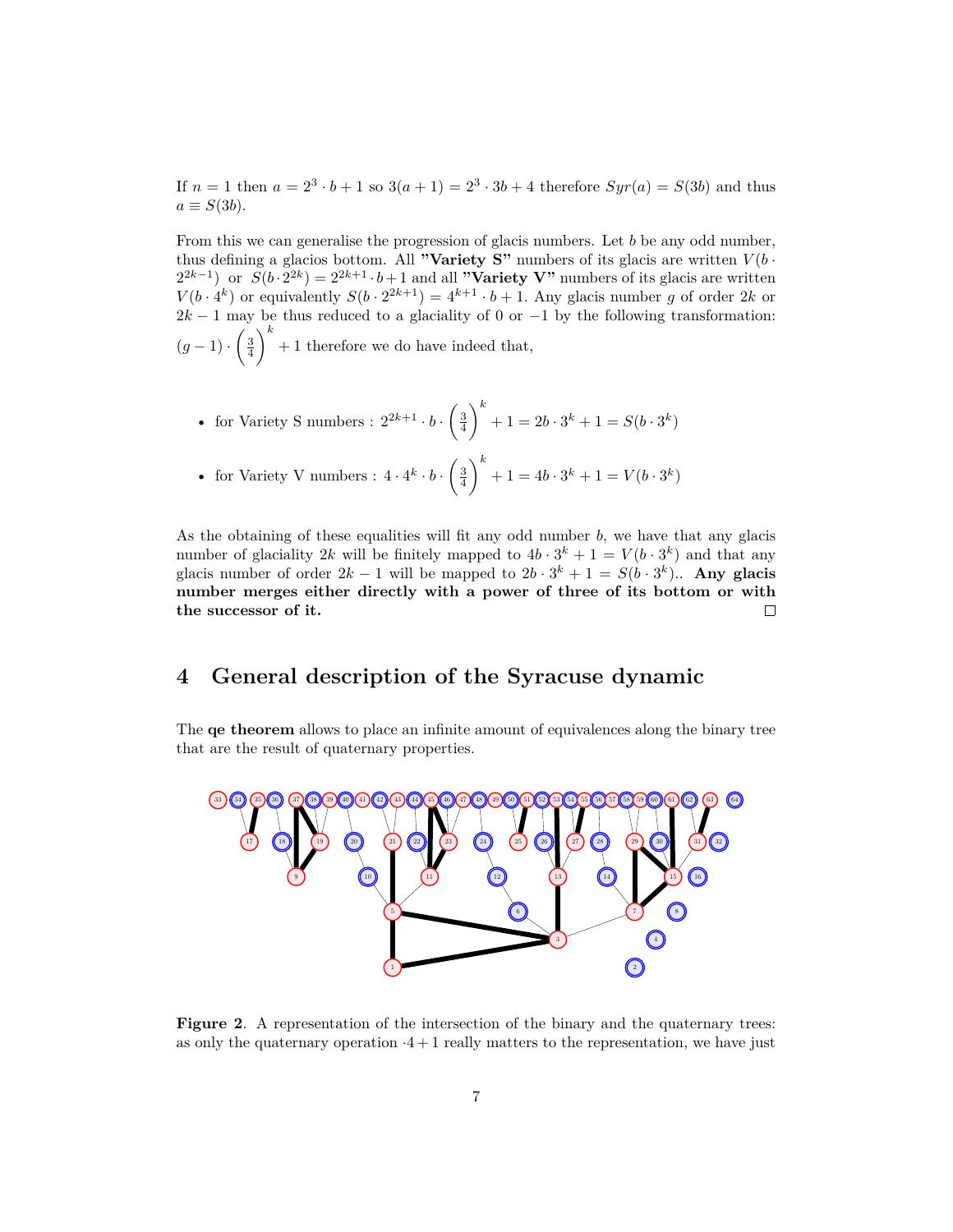warped the binary tree so that  $V(a)$  is indeed *Vertical* to a. We have also not connected the rank 1 numbers to the even ones of which they are the successors so as to make glacis more easily visible. The bold black lines indicate **qe** equivalences and vertical equivalences, and so whenever numbers are joined by a connective series of those lines, their Collatz orbits merge. Connecting all of those equivalences together completely solves the Syracuse problem, and as we will see in the next section, this endeavour requires the introduction of a third dimension: that of the ternary representation of any number.

## **4.1 Ascending phases**

The orbit of an odd number can only increase if it is of rank 2 or more. Odd branch numbers of rank  $n > 2$  ascend with the progression  $+1 \cdot \frac{3}{2}^{n-1} - 1$  and this allows to compress their orbit to the next glacis.

More particularly though, if a pair is not connected by the **qe** equivalence, **it is because the rank 1 reduction of its smallest number by Syracuse is vertical odd**. When we have a pair  $\{a; S(a)\}$  where *a* is vertical odd, what happens is that *a* is mapped to  $Syr(V^{-1}(a))$  and  $S(a)$  is mapped to the glacis of bottom  $Syr(V^{-1}(a))$  and this phenomenon, by which a pair of numbers that were related on the binary tree become separated we call an **Avalanche**. Avalanches account for absolutely all of the chaoticity of the Syracuse orbits, and whoever can perfectly predict their occurence and consequences has cracked *all* of the Syracuse orbits. Needless to say, this communication doesn't have this ambition.

An example of Avalanche can be understood on **figure 2** by observing the pair *{*3; 7*}* of which the first Syracuse image is *{*5; 11*}* where 5 indeed is vertical odd. The avalanche is that 5 is mapped to the image of 1, which is 1, and 11 is mapped to 17, which is in the glacis of bottom 1. This happens to all such pairs, which we have called "buds" in a previous work.

The alacrious reader will not fail to notice that 17 is precisely a glacis number of Variety *V* , and this is not happening by chance: if a vertical odd number *a* is the finite vertical of an even number, then  $S(a)$  will be mapped as a variety V in the next glacis, and proportionally as high as *a* was vertical, and if the bottom of its verticality is odd, then *S*(*a*) will be mapped as a variety *S*. The easy reason for which it is so will be left for the reader to grasp, as we do not use it in the other demonstrations of this piece.

We have also noted that any power of 9 of a vertical number is either of the series "vertical" odd" or the series "vertical even" and these two are parallel: one cannot obtain a vertical odd number by applying any power of nine to a vertical even one. Thus, the destiny of branches the determinant of which falls within the "vertical odd" or "vertical even" series is quite different, and this level of precision can also help understand the Syracuse dynamic better. Still, we shan't use it further in this communication, even though it is more significant than a simple curiosity.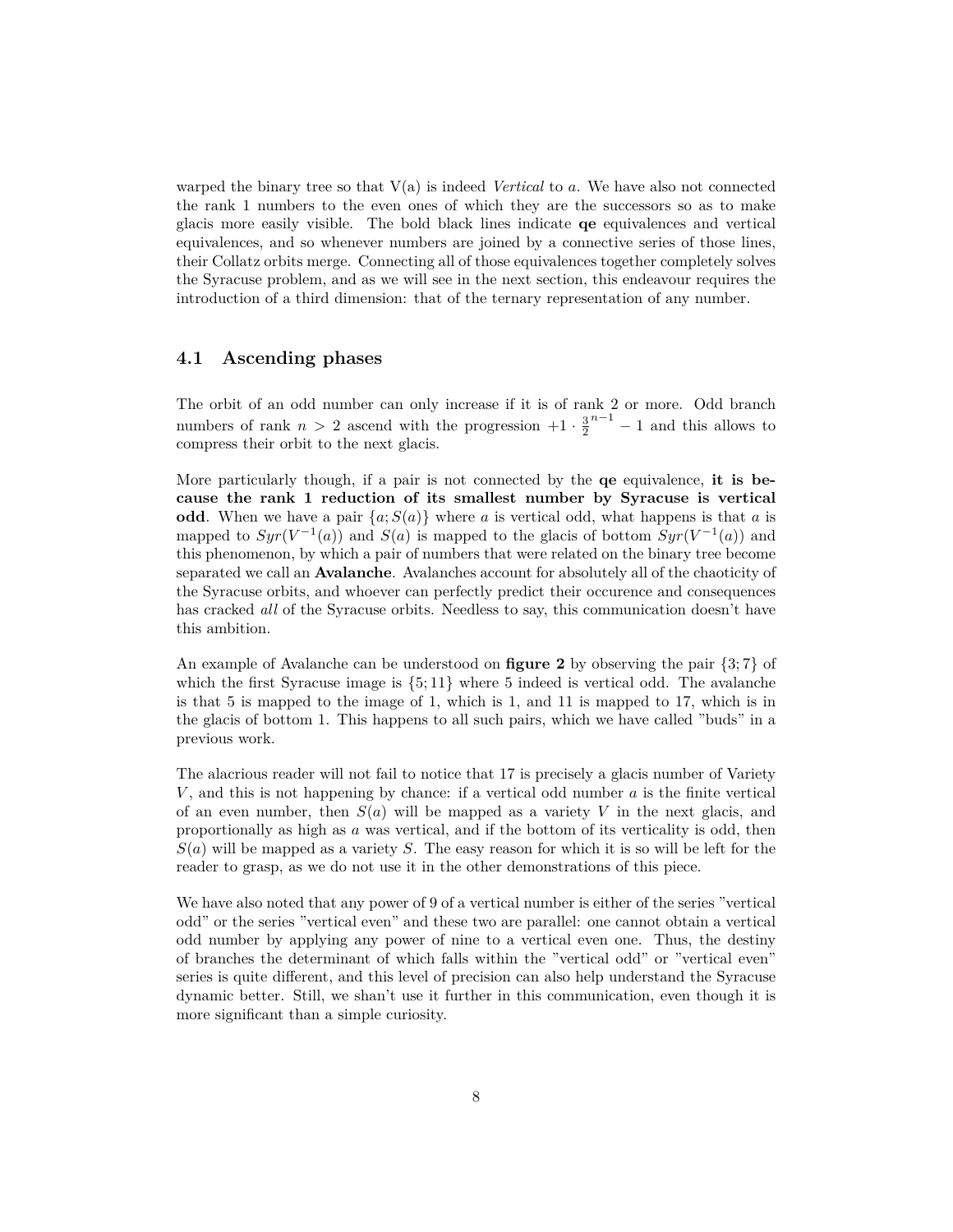## **4.2 Descending phases**

Any odd number can only decrease in *Syr* if it is of rank 1, and then it intersects either the Successor or the Vertical of a power of 3 of the bottom of its glacis. Note that in so doing, it always encounters the consequences of another **qe** on the branch it meets: either the power of three of the bottom of the glacis can be proven to merge with its successor, either it is vertical odd or it is its predecessor that is merging with it.

Here too, powers of 3 of the bottom of the glacis, just as being the case with odd branch determinants had useful implications to elaborate more advanced theorems, can either be of the "vertical odd" or "vertical even" sequences.

Numbers of even glaciality *n* decrease following the dynamic  $-1 \cdot (\frac{3}{4})^{\frac{n}{2}} + 1$  and those of odd glaciality *m*,  $-1 \cdot (\frac{3}{4})^{\frac{m+1}{2}} + 1$ .

Thus, **whenever one can prove that an odd number merges with its triple, one proves that it merges with its first number of even glaciality**

Also, **whenever one can prove that an odd number merges with the successor of its triple, one proves that it merges with its first number of odd glaciality.**

We cannot stress enough the importance of this pair of results.

## **5 Using the ternary tree to connect the quaternary equivalences**

## **5.1 Definitions**

In the previous sections we have mostly identified numbers by their position in the complete binary and quaternary trees over N. Using statements of the kind "*a* is vertical even" is a typical example of crossing binary and quaternary properties to identify specific characteristics of a number. We will now expand this methodology by adding the ternary tree, which elements we will identify with the following definitions:

### **Definition 5.1.** *Ternary, Ternarity*

*A number b is ternary or of type B, if it can be divided by* 3*. Its ternarity is the total number of times it can be divided by* 3*, to which we will add the information of the non-ternary number resulting from this finite operation, thus the full ternarity of any ternary number that can be written*  $3^n \cdot x$  *where x is non ternary is*  $\begin{bmatrix} n \\ n \end{bmatrix}$ *x* ] *For all intent and purpose, when we will refer to just the "ternarity" of a B type number (as opposed to "full ternarity") we will just be meaning n alone.*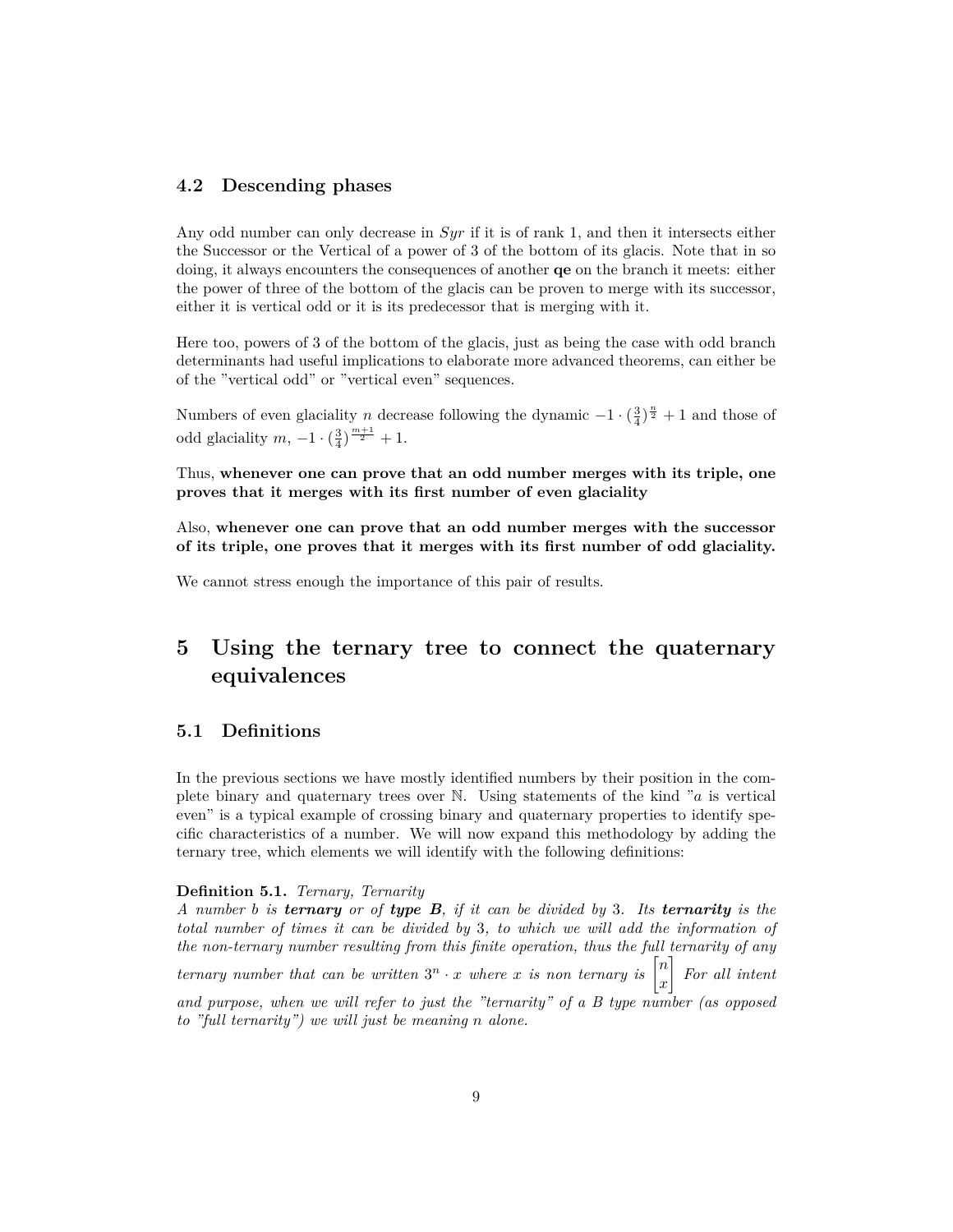### **Definition 5.2.** *1-ternary, 1-ternarity*

*A number c is 1-ternary or of type C, if its base 3 representation ends with digit 1. The number of times one can remove a consecutive end digit 1 (we call this operation*  $C^{-1}$ ) is *its 1-ternarity, to which we add the information of the number resulting from it. Thus,* ]

*a number c that can be written*  $x \downarrow ... \downarrow$  $\sum_{n}$  $\int$ *in base 3 has a 1-ternarity of*  $\begin{bmatrix} n \end{bmatrix}$ *x*

### **Definition 5.3.** *2-ternary, 2-ternarity*

*A number a is 2-ternary or of type A, if its base 3 representation ends with digit 2. The number of consecutive times one can remove an end digit 2 (we call this operation A−*<sup>1</sup> *) is its 2-ternarity, to which we add the number resulting from it. Thus, a number a that can be written x* 2 *. . .* 2 | {z } *n in base 3 has a 2-ternarity of*  $\begin{bmatrix} n \\ n \end{bmatrix}$ *x* ]

## **Definition 5.4.** *"up", "down"*

*A* number is called "up" if its ge makes it merge with its successor. If  $B \equiv S(B)$  we call *it a Bup* and respectively for A and C, Aup and Cup. If  $B \equiv S(B)$ *, as we necessarily have that S*(*B*) *is of type C, we will call this C "down" or Cdown. If a number is vertical odd, it is "down", if it is vertical even, it is "up".*



**Figure 3.** All odd numbers from  $2^0$  to  $2^7$ . Type A are circled in teal, B in gold and C in purple. Numbers of a ternarity of 2 or more (numbers that can be divided by 9, that is) are also colored in gold. To explain again the previous definitions: 27 is a *Bup* and 63 is a *Bdown* for example. Any glacis number of glaciality above 0 is "up": 17 is an *Aup* for example, and 19 a *Cdown*. Though exotic, these names are absolutely essential to the results we obtain, and their very use is a pure result of our methodology: the "up" and "down" properties come from the study of the intersections of the binary and quaternary trees, and the A,B,C ones, from the ternary.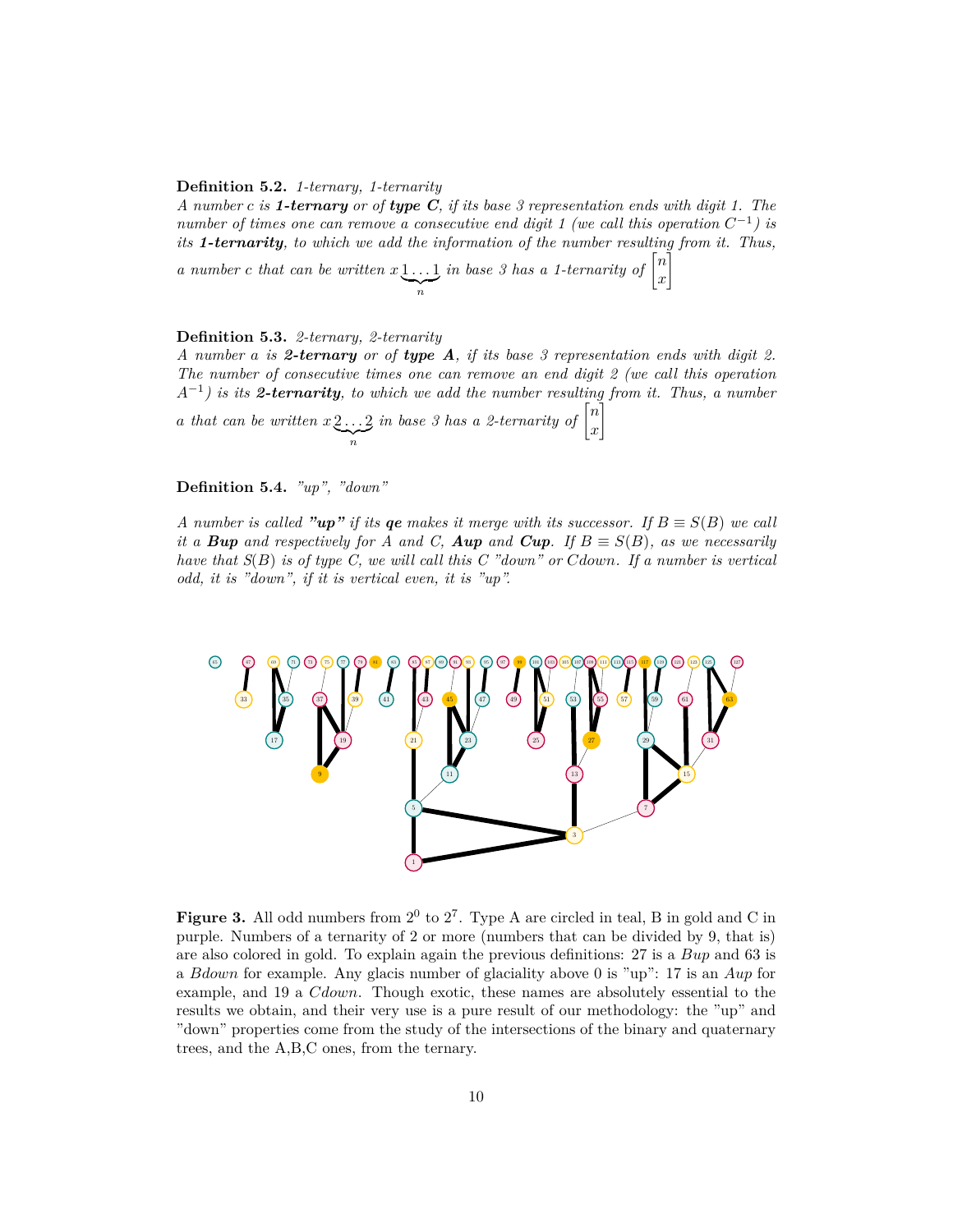## **5.2 Golden Automaton**

We shall now define an algorithm that can mend together infinitely many quaternary equivalences, and actually **at least almost all of them**. This algorithm we call the **Golden Automaton** or **GA**.

- 1. Start from the equivalence  $1 \equiv 3 \equiv 5$
- 2. Whenever a new type B number is found in the network, divide it by 3, and always prioritize the Bups

*for the first round, the only B is 3, so the GA notes that*  $1 \equiv 3$ 

3. project the equivalences in the corresponding glacis

*at round 1, there is only one equivalence: having that* 1 *merges with its triple means it also merges with its first glacis number of the V Variety, thus giving*  $17 \equiv 1$ 

4. whenever a new type A glacis number is found in the network, apply *A−*<sup>1</sup> up to a non A type<sup>3</sup>, which is added to the network. If this generates an equivalence of the type  $B \equiv S(B)$ , prioritize it.

*at round 1, this gives*  $17 \equiv 7$ *. Also by the qe*  $7 \equiv S(15)$  *<i>and* 15 *is of type B, but not a Bup. so it will not be prioritized by the GA. Still, we now have*  $3 \equiv S(3)$ *, which will be put to use in the glacis of bottom* 1

5. project the equivalence in the corresponding glacis

 $3 \equiv S(3) \rightarrow 1 \equiv 9$ *.* 9 *is ternary, and being a glacis number, it is a Bup, so it will now prove two glacis equivalences together, namely those of* 49 *and* 35 *(each of them bringing two Bdowns) and equivalently,* 65 *and* 33*.*

- 6. After checking the *Aups* and prioritizing those of the highest 2-ternarity (they are easy to spot, as they can be written  $G(B)$  where *B* is of high ternarity) check all the *Bdowns* added to the network, including the ones that are the verticals of an *A* type. Always prioritize the lowest numbers in any case.
- 7. repeat.



<sup>3</sup>This operation can only be finitely repeated of course, and is decreasing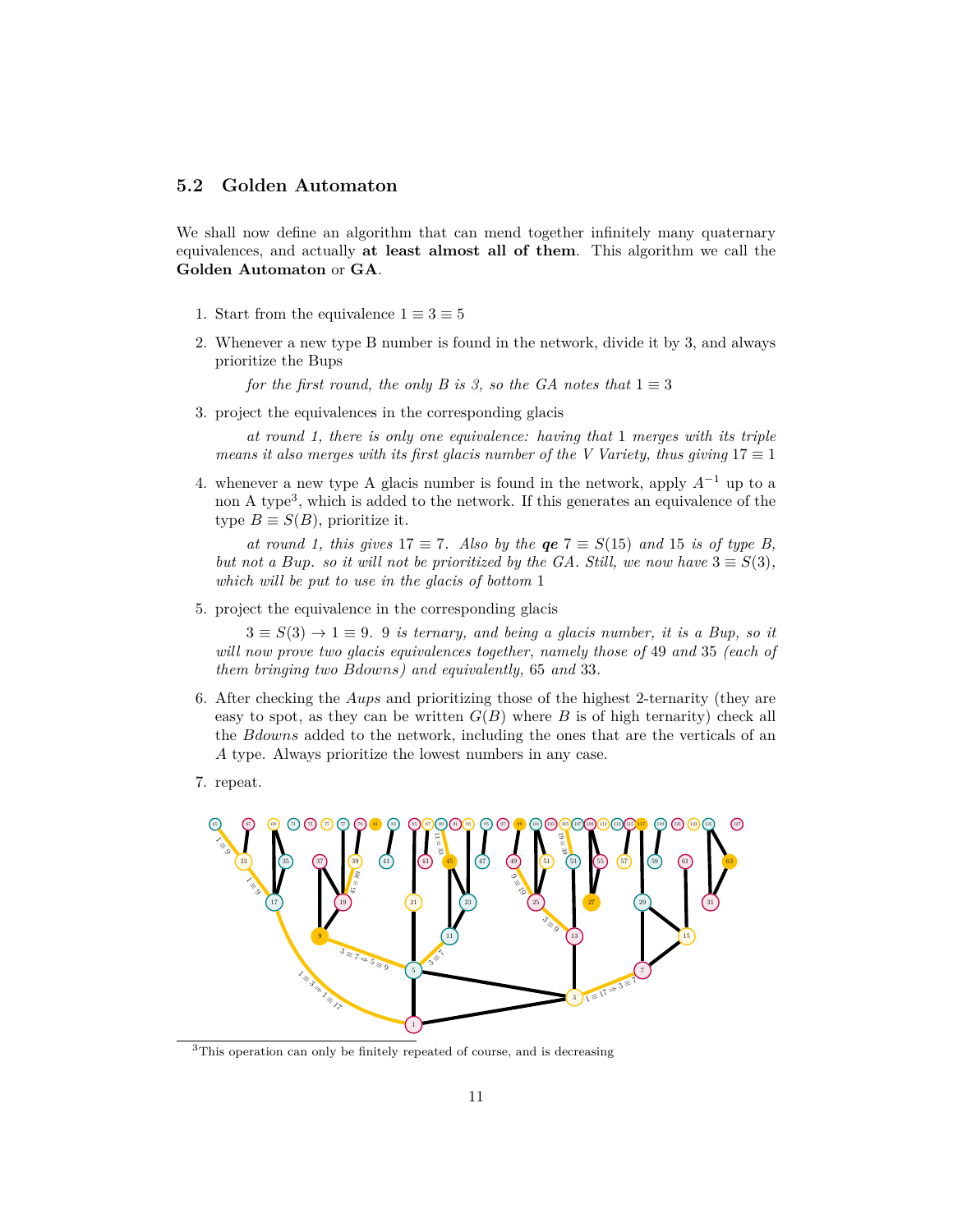**Figure 4.** The golden branches on this figure are only a *subset* (and precisely: the *Bup* series after exploiting 3) of the equivalences the GA proves to reach them: assuming number 3 already grafted to the network (since we start from  $1 \equiv 3 \equiv 5$ ), they are the ones generated by only considering the *Bups*, and not the (many) more opportunities offered by connecting *Bdowns*, which are of lesser immediate interest but of much higher frequency and actually always yield either a new *Aup* or a new *Bup* to graft as well.

**Theorem 5.1.** *The Golden Automaton can neither stop nor loop.*

*Proof.* The moment a *Bup* is brought to its growing equivalence network, the GA can finitely prove that a number of either type *A* or *C* merges with two consecutive glacis numbers. Also, if the *Bup* is of a ternarity above 1, it will additionally prove that two glacial type *C* merge with a type *B* bottom, for example  $1 \equiv 9$  means  $65 \equiv 33 \equiv 1$  but also  $49 \equiv 25 \equiv 3$  because 9 is of ternarity 2. Exploiting the first *Bup*, there will always be an *Aup* and *Bup* that will be freshly grafted to the equivalence network, either in the descending glacis order  $(B; A)$  if the bottom is of type *C*, and  $(A; B)$  if it is of type *A*. The more ternary the *Bup*, the higher-reaching the equivalence. That a *Bup* be brought in the network guarantees a full new equivalence of the type  $x \equiv 3^k x \equiv S(3^k)$  which will always reconnect a new *Aup* and a new *Bup*. Thus, the grafting of a new *Bup* to the network always implies the grafting of another one. So it cannot stop.

Can it loop now? Any *Bup* the GA gets, it does by either operations  $G \circ G \circ V$  or  $G \circ V$ , and then it will also get an  $Aup$  in the process. The equivalence it obtains is then that  $\frac{Bup}{3}$ merges both with  $G \circ G \circ V(\frac{Bup}{3})$  and  $G \circ V(\frac{Bup}{3})$  this progression is strictly increasing, precisely because glacis numbers have a strictly decreasing progression in Syracuse.

**Theorem 5.2.** *The Golden Automaton connects at least almost all orbits.*

*Proof.* So we have an algorithm that never stops, cannot loop and that recoups an exponentially growing diversity of numbers within the ternary tree over N. Also, **all** the ascending Syracuse orbits lead to numbers that can be written  $G(B)$ , and **all** the descending ones, to numbers that are either *B* or *S*(*B*). Remember too, that, regarding the title of this communication, whenever an orbit is grafted by the GA, it is never *almost* bounded, but bounded, period.

Besides, we have not at all fully exploited all the *Bdown* the GA grafts to its equivalence network, and which new equivalences they also prove. Even though each of them is initially less powerful than the grafting a *Bup* (*ie.* in its first round of exploitation, a freshly grafted *Bdown* either offers the grafting of a new *Aup* or that of a new *Bup*) each round of running the GA brings proportionally much more of them, and this for simple reasons kind

• whenever the GA grafts a number of glaciality above 2, it also grafts its next glacial image, which is necessarily of type *C*. For example, as we have already seen, grafting 65 and 33 implies the grafting of the type *C* 49 and 25 (their next glacial images)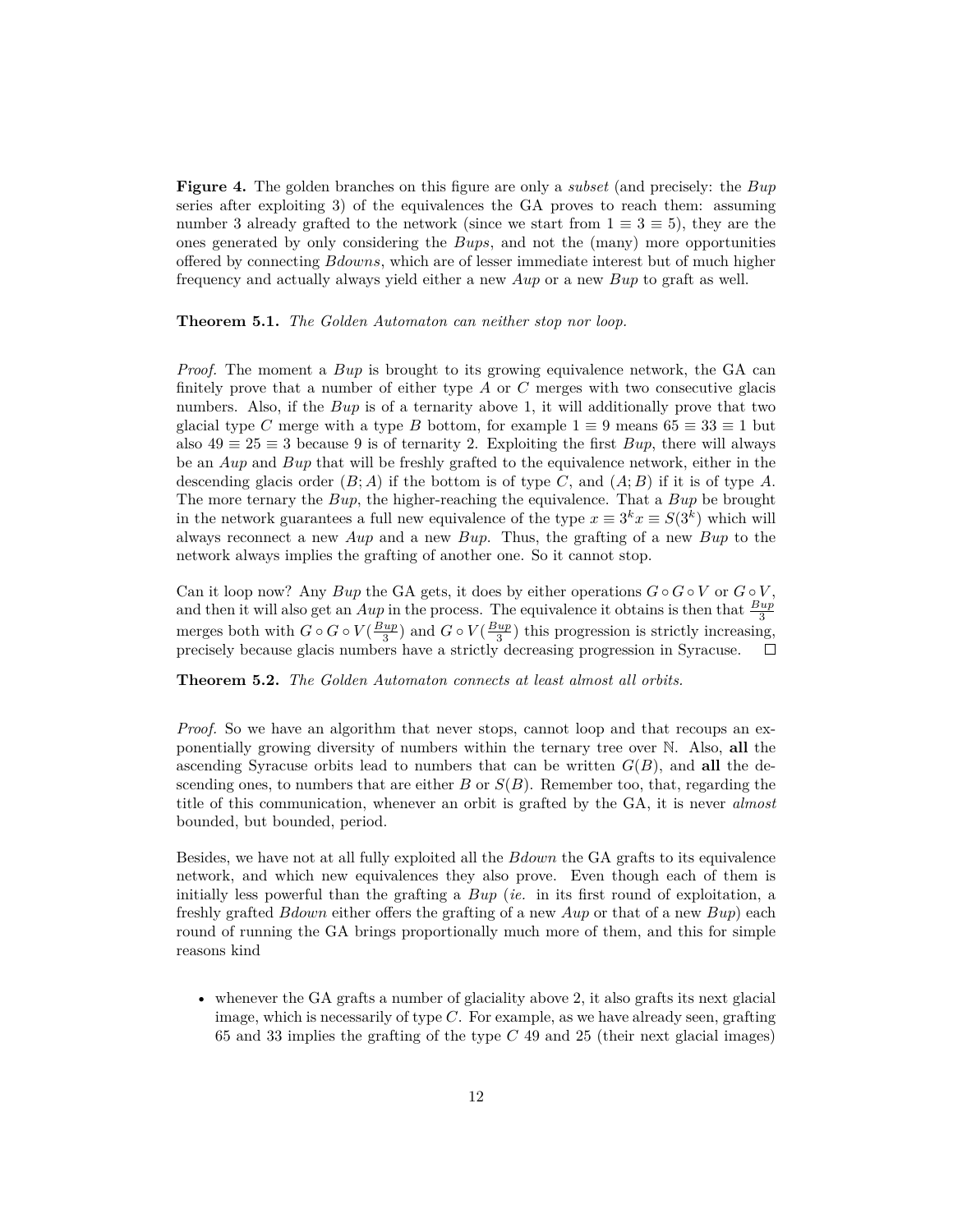and therefore that of the *Bdowns* 99 and 51 which are their successors, which which they merge by virtue of the **qe**.

• whenever the GA grafts a type *A* number, each application of *A−*<sup>1</sup> produces either another *A* type which vertical is then a *Bdown*, or if it is of a 2-ternarity of 1, directly either a *Cup* or a *Bup*. As any glacial type *A* can be written G(B), the ternarity of its determinant gives the number of times *A−*<sup>1</sup> can be applied (and so how many new *Bdowns* it gives, minus one). For example: 17 being the glacial image of 7, and *G*(9), *A−*<sup>1</sup> can be applied only twice to it, so only one type *A* number is also grafted (11 that is) thus grafting  $V(11)$  which is 45.

Thus, *Bdown* that is grafted to the ternary tree (along with its third) always initiates the adding *at least* of an endless other series of *Bdowns* and of *Bups* too, this also, for elementary algebraic reasons:

- Any freshly grafted *Bdown* allows the grafting of either a glacis *A* or a glacis *B* depending on whether this  $Bdown$  can be written  $3^n \cdot c$  (then it grafts an  $Aup$ ) or  $3^n \cdot a$  (then it grafts a  $Bup$ ).
- if an *Aup* is thus grafted, it finitely connects either a *Bup* or a *Cup* and therefore a *Bdown* (as in what happens when connecting the pair  $7 \equiv 15$ ), because this *Aup*, in base 3, can only be written either  $b_2 \ldots 2$  $\sum_{n}$ (in which case it finitely maps to a *Bup*)

or  $c_2$ ... 2 (in which case it finitely ma  $\sum_{n}$ (in which case it finitely maps to a *Cup*). Thus the play again through

*n* the *Bdown* series is guaranteed for the Golden Automaton.

• if it's a *Bup*, it now grafts *both* a glacis *A and* a glacis *B*, the play again is also guaranteed.

Thus the GA does not stop, both through the grafting series that started with the first *Bup* (namely 9, then 33) but also to the one that started through the many *Bdowns* **after** it (15, 21, 45...). The existence of the **qe** also proves that the only problems that need to be solved to *fully* demonstrate that all Collatz orbits are bounded are the A-A avalanches, that is, the demonstration that all glacis numbers of type *A* merge with their glacis Bottom, which would allow to prove that all the numbers of any odd branch merge. The Golden Automaton not only guarantees that an infinite amount of those A-A avalanches are solved but also that, for the progression of it to 3 *<sup>n</sup>*, when n goes to infinity, *at least* **almost all** are solved.  $\Box$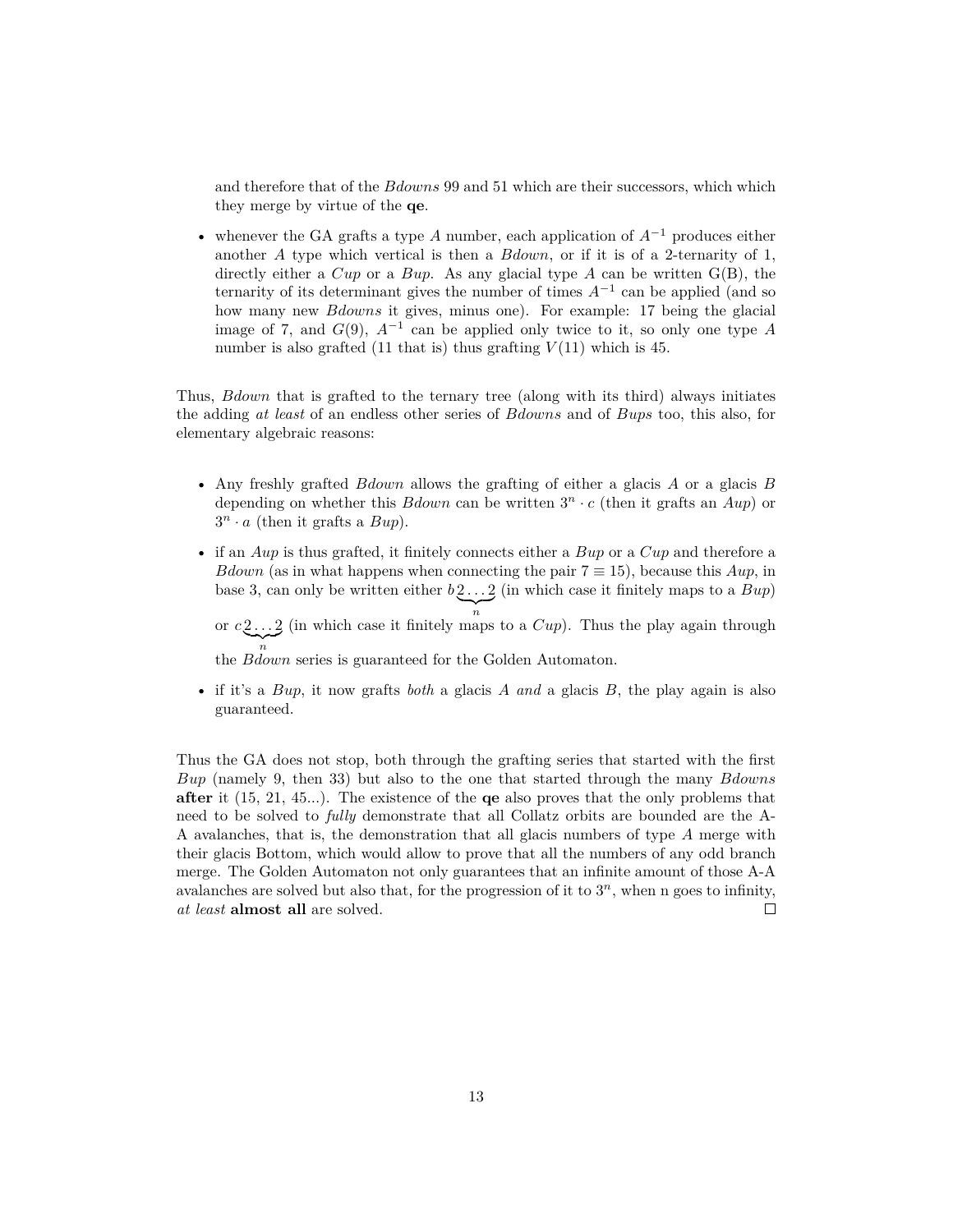

**Figure 5. Note that the development of the Golden Automaton mimics the one of the famous "Collatz Seaweed", which is of course no accident**. This more complete description of the Automaton, grafting the **qe** together as it progresses from 1 *≡* 3 *≡* 5, goes all the way to grafting 127 and 31. Each branch indicates which number generates it, for example 9 is grafted to 5 because 7 is grafted to 3, and 9 being a *Bup* it grafts 33 and 65. **Never before has such a large proportion of any odd numbers**<sup>4</sup> up to to  $2^n + 5$  been demonstrated to finitely merge with 1, and with an **algorithm that has of course nothing to do with the brute force computation of each orbits, in that not only are each of its steps finite and predictable, but** the demonstrating that all numbers from  $2^0$  to  $2^n + 5$  converge has not the **algorithmic complexity of calculating each single orbits**. In this figure are shown the grafting of 31 and 127, thus, even though all the consequences of this grafting are not represented, proving the merging of all numbers up to 261.

**The most problematic numbers at any stage** 2 *<sup>n</sup>* **remain the Mersenne numbers and of course, the ones leading to them**, yet the Golden Automaton grafts them very easily. All the problematic Mersennes are *Cups* like 31, 127 and the like. Since the determinant of the Mersenne branch is 1, at any level of the binary tree, their first glacial image will always be written  $G(3^n)$ . For example, the first forward glacial image of 31 is  $G(81) = 161$ . This is the reason 31, for example, cannot cycle when reaching its first glacis: being of high rank, it has to be written as the glacial of a proportionately high power of 3 of its determinant (1), which just can never be a vertical of 1 (no power of 3 of 1 can be written  $V^n(1)$ ). Also, since multiplying a number of a high verticality by 3 always gives a number of proportionate successality, it means that the precursors of the Mersenne *Cups* will always be written  $G(V^n(1))$ , for example the precursor of 7 is 9 and that of 31 is  $G(21) = 41$ . Logically, the precursor of 127 is  $G(85) = 169$ , that of 511 is

<sup>&</sup>lt;sup>4</sup>because it is easy to prove that if all numbers up to  $2<sup>n</sup> - 1$  converge then so do all odds until at least  $2^{n} + 5$ . Indeed,  $2^{n} + 1$  being glacial, always have a smaller number than  $2^{n} - 1$  in its orbit, from n=4 onward,  $2^n + 3$  is always the successal of a glacial and  $2^n + 5$  is always a vertical odd number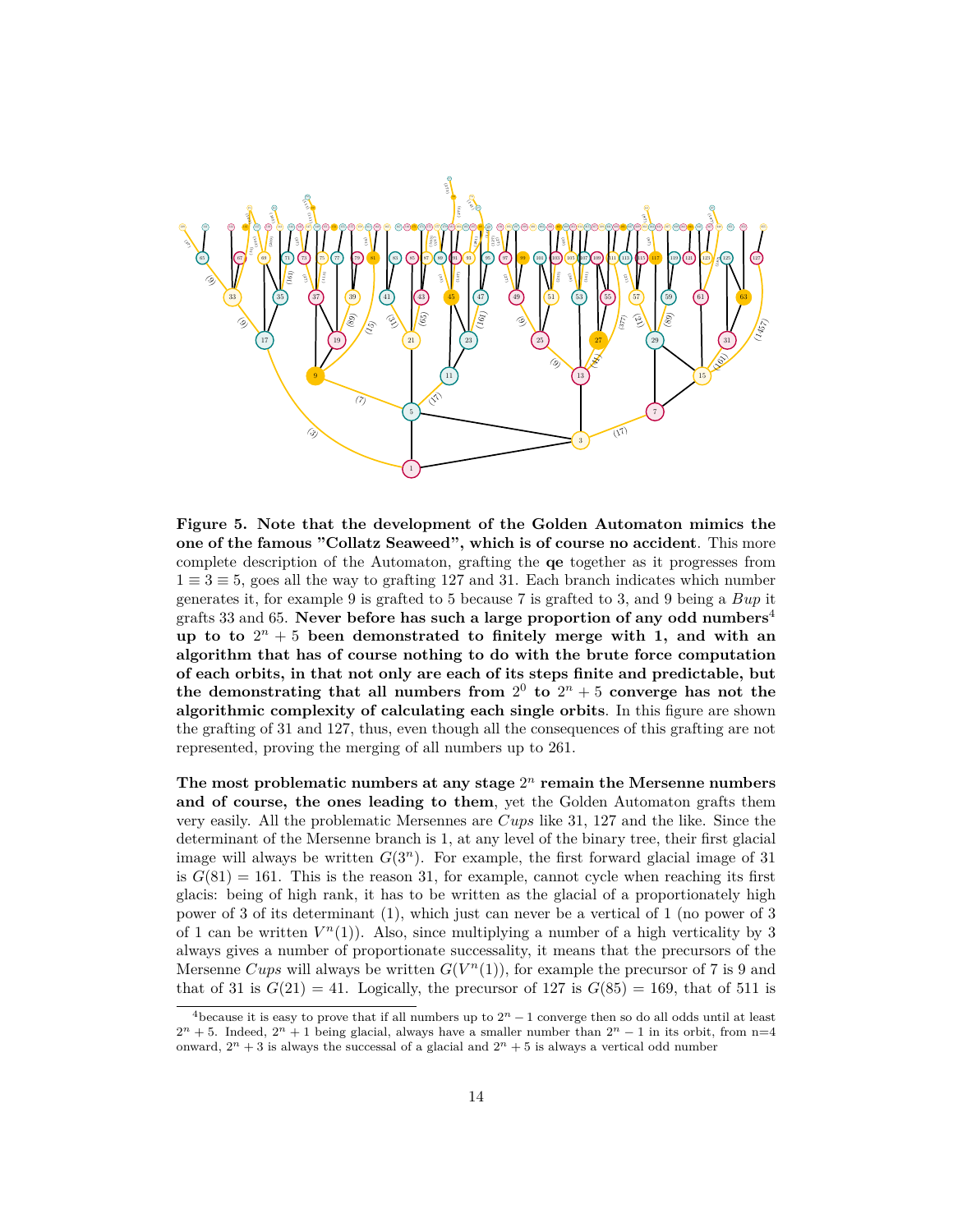$G(341) = 611.$ 

Note that it is equally easy to demonstrate that the precursors of the "Anti-Mersenne" of type A, that is, the type A numbers that can be written  $2^n + 1$  or equivalently the type A numbers of the glacis of bottom 1, can always be written  $S(V^n(1))$ : 11 leads to 17, 43 leads to 65, 171 leads to 257 etc.

As  $729 = 3^6$  is of Variety S,  $G(729) \equiv 127$  is of Variety V, which makes it much easier to solve as it brings its solving to the problem of grafting  $91 \cdot 3 = 273$ , which is itself of Variety V. This is why 127 is proven to merge with 15 before we even prove that 31 converges as well.

31 indeed is a much harder number to graft abstractly because its first glacial image is of Variety S, meaning it requires the grafting of many more ternary numbers and their successors to achieve its grafting, but it works nevertheless. It is easy to prove that if the first glacial image of 31 is of Variety S, then that of 127 is of Variety V, but that of 511 will be of variety S too. Hence: that 31 is "long" to solve means 127 is "short", and thus 511 is "long" but 2047 is "short". 31 was "long" also because 7 was "short": 9 is of variety S, hence the first glacial image of 7 is of variety V, and easy to graft back to 1.

One can very easily infer from **Figure 5** that with the infinity of avalanches the Golden Automaton solves, including those of the dreaded Mersenne numbers, *at least almost all* orbits attain, not *almost bounded* but **bounded** values, period. The emphasis on *at least* means it could be proven, through more abstract methods, that no Collatz Orbit can escape a finite development of the Golden Automaton, a statement this article will leave as a conjecture for now.

**Conjecture 5.3.** *For any Collatz orbit there is an arbitrarily long, but finite, development of the Golden Automaton that grafts it back to 1.*

## **6 Conclusion**

Studying the intersections of the complete binary, quaternary and ternary trees over N yields simple yet very powerful results regarding the Syracuse dynamic. As we have already pointed out in Aberkane (2020) this methodology could be extended to other discrete dynamic systems, diophantine problems and even to problems involving nondiscrete environments.

Does the Golden Automaton's exponential grafting of new equivalences allow to demonstrate that actually *all* the Collatz orbits are finitely grafted to it? This will be left to another document although the curious reader may very well establish their own rigorous demonstration in that sense already.<sup>5</sup>

<sup>5</sup>The author encourages the ever alacrious reader to verify it by a method similar to Heule *et al.* (2016)'s "cube and conquer".